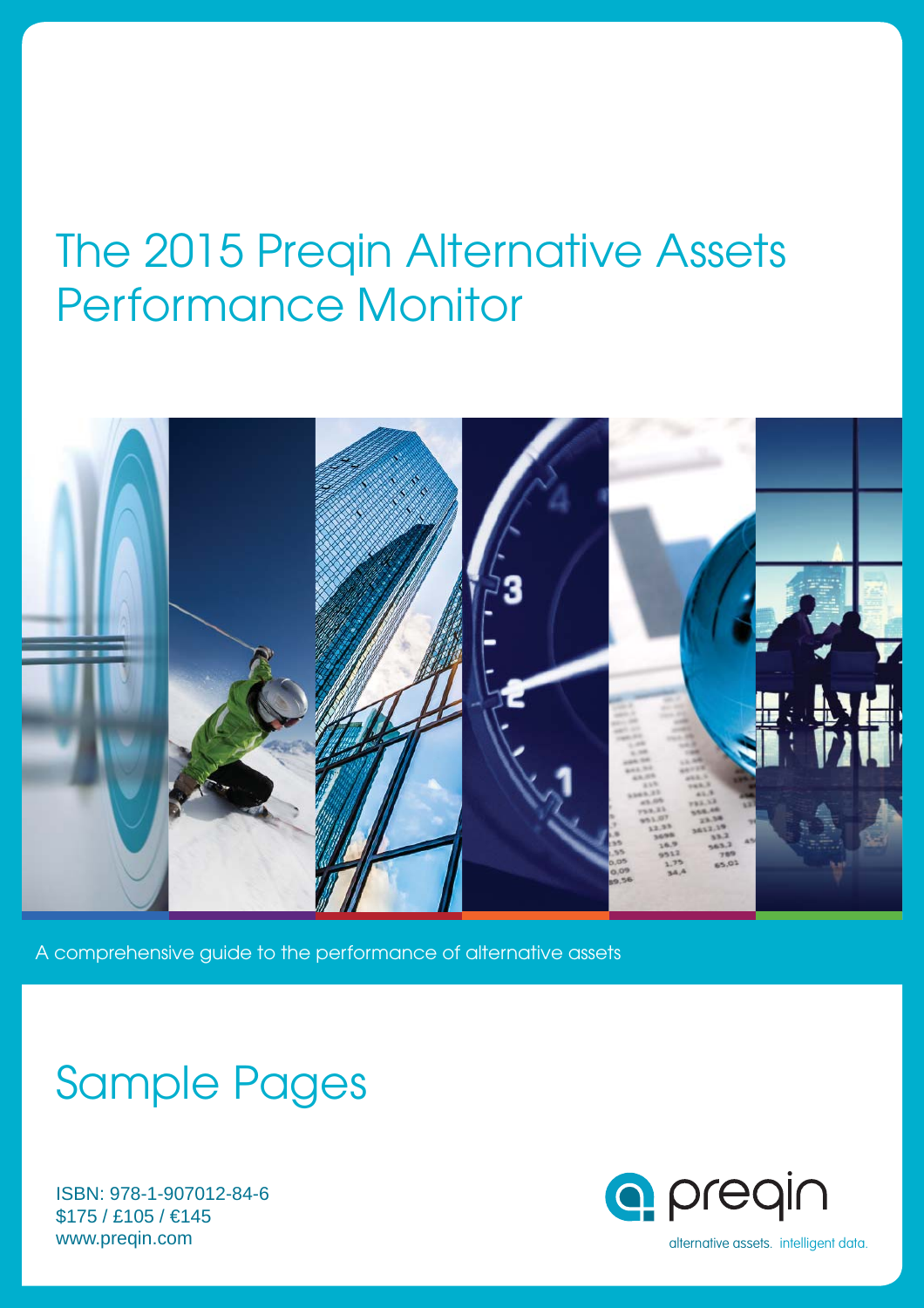# **Contents**

CEO's Foreword

#### **Section One: The 2015 Preqin Alternative Assets Performance Monitor**

| Alternative Assets Performance Monitor: In Numbers                                               | 5  |
|--------------------------------------------------------------------------------------------------|----|
| Data Sources and Methodology                                                                     | 6  |
| Performance Overview of Alternative Assets                                                       | 10 |
| <b>Section Two: Private Equity</b>                                                               |    |
| Private Equity Assets under Management                                                           | 17 |
| Performance Overview of Private Equity Funds                                                     | 18 |
| PrEQIn - Private Equity Quarterly Index                                                          | 20 |
| <b>Private Equity Horizon IRRs</b>                                                               | 21 |
| Top Performing Private Equity Funds                                                              | 22 |
| <b>Private Equity Funds to Watch</b>                                                             | 25 |
| Understanding the Shortness of PME - Philippe Jost,<br>Capital Dynamics and Philipp Stoll, Evoco | 26 |
| The Importance of PME Benchmarking                                                               | 28 |
| PME Benchmarks: All Private Equity, All Geographies                                              | 29 |
| PME Benchmarks: All Private Equity, North America                                                | 30 |
| PME Benchmarks: All Private Equity, Europe                                                       | 31 |
| PME Benchmarks: All Private Equity, Asia & Rest of<br>World                                      | 32 |
| Private Equity: Buyout                                                                           | 33 |
| Private Equity: Distressed Private Equity                                                        | 37 |
| Private Equity: Fund of Funds                                                                    | 40 |
| Private Equity: Growth                                                                           | 43 |
| <b>Private Equity: Secondaries</b>                                                               | 46 |
| <b>Section Three: Venture Capital</b>                                                            |    |
| Performance Overview of Venture Capital Funds                                                    | 49 |

#### **Section Four: Private Debt**

| Private Debt Assets under Management       | 55 |
|--------------------------------------------|----|
| Performance Overview of Private Debt Funds | 56 |
| Private Debt: Direct Lending               | 58 |
| Private Debt: Mezzanine                    | 59 |

#### **Section Five: Real Estate**

| Real Estate Assets under Management             | 61  |
|-------------------------------------------------|-----|
| Performance Overview of Real Estate Funds       | 62  |
| Real Estate: Core/Core Plus                     | 67  |
| Real Estate: Value Added                        | 68  |
| Real Estate: Opportunistic                      | 69  |
| Real Estate: Real Estate Debt                   | 70  |
| <b>Section Six: Infrastructure</b>              |     |
| Performance Overview of Infrastructure Funds    | 71  |
| <b>Section Seven: Natural Resources</b>         |     |
| Performance Overview of Natural Resources Funds | 73  |
| <b>Top Performing Natural Resources Funds</b>   | 74  |
| <b>Section Eight: Hedge Funds</b>               |     |
| Hedge Fund Assets under Management              | 77  |
| Performance Overview of Hedge Funds             | 79  |
| <b>Hedge Fund Benchmarks</b>                    | 81  |
| Top Performing Hedge Funds                      | 82  |
| Top Performing Hedge Funds by Region            | 84  |
| Top Performing Hedge Funds by Size              | 86  |
| Most Consistent Top Performing Hedge Funds      | 87  |
| <b>Equity Strategies Funds</b>                  | 92  |
| Macro Strategies Funds                          | 94  |
| Event Driven Strategies Funds                   | 96  |
| <b>Credit Strategies Funds</b>                  | 98  |
| <b>Relative Value Strategies Funds</b>          | 100 |
| <b>Multi-Strategy Funds</b>                     | 102 |
| Niche Strategies Funds                          | 104 |
| Funds of Hedge Funds                            | 105 |
| <b>CTAs</b>                                     | 107 |
| <b>Liquid Alternatives Funds</b>                | 109 |
|                                                 |     |

#### **Section Nine: Glossary**

Glossary

#### Data Pack for the 2015 Preqin Alternative Assets Performance Monitor

The data behind all of the charts featured in the Report is available to purchase in Excel format. It also includes ready-made charts that can be used for presentations, marketing materials and company reports. To purchase the data pack, please visit:



www.preqin.com/pm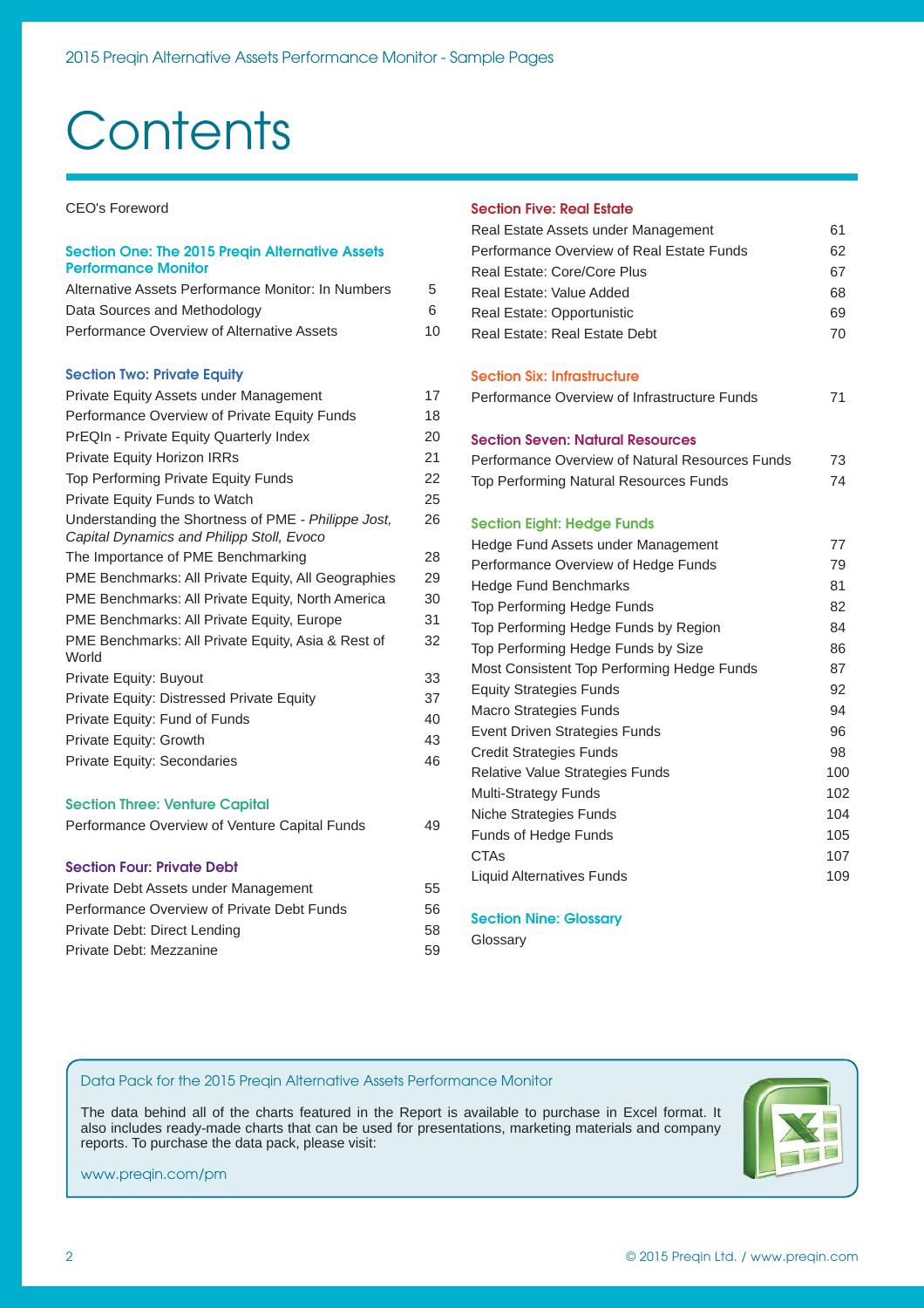## Alternative Assets Performance Monitor: In Numbers

### **Assets under Management of Alternatives Industry**

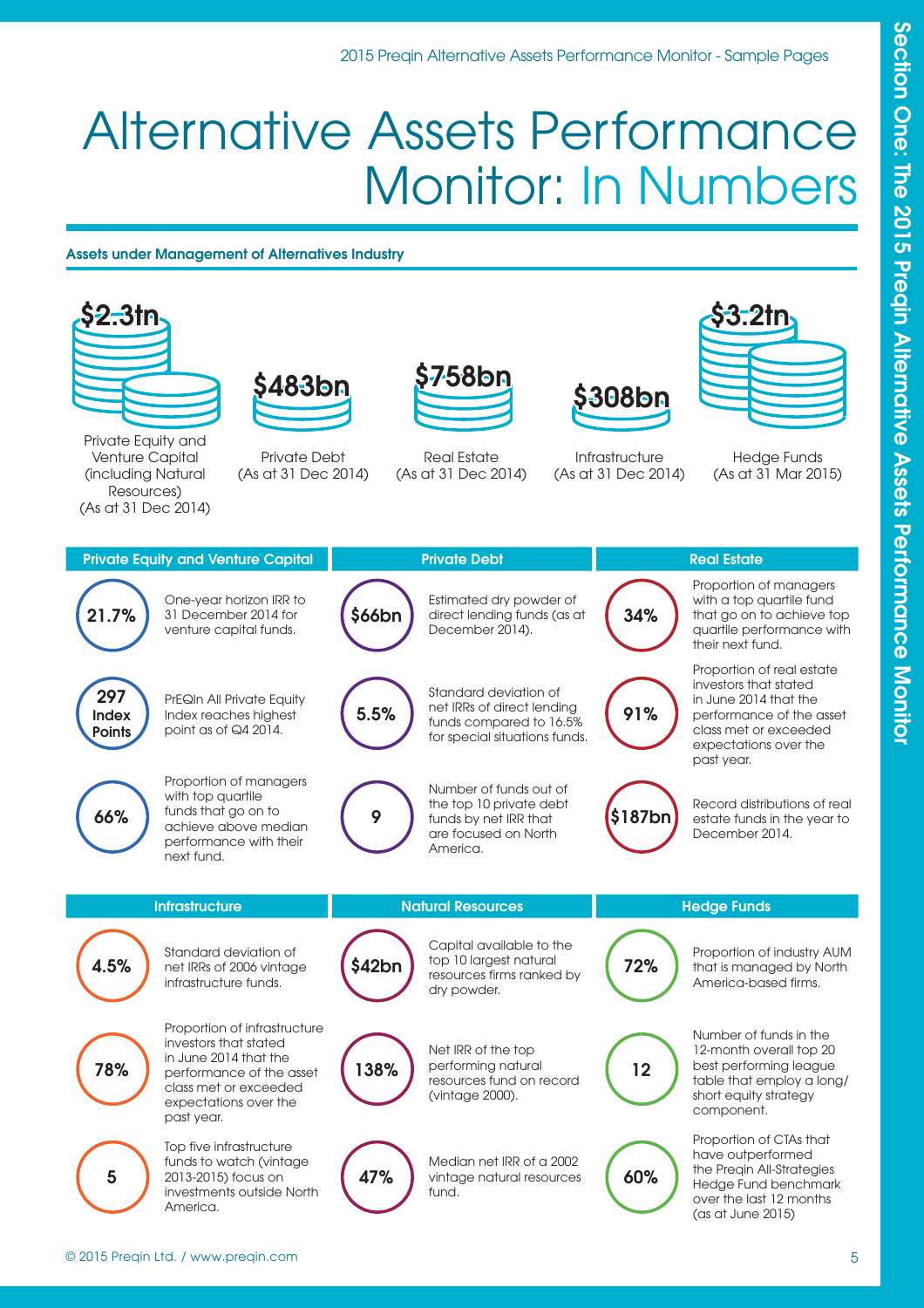## Performance Overview of Private Equity Funds

- Fig. 2.6 shows that net IRR varies significantly by vintage year. LPs are unable to market-time and so the need for diversification across vintages is apparent.
- Meanwhile, venture capital funds have seen a turnaround after many years of under-performance (See Section 3: Venture Capital for more detailed analysis).
- Fig. 2.6 also shows that returns vary by strategy and period and highlights the need for LPs to assemble diversified portfolios.
- The wide dispersion across the top and bottom quartile boundaries shows that good manager and fund selection is vital (Fig. 2.7).

#### **Fig. 2.6:** Private Equity: Median Net IRR by Strategy and Vintage Year



*Source: Preqin Performance Analyst*

**Fig. 2.8:** All Private Equity\* – Median, Money-Weighted and Pooled IRRs by Vintage Year



#### • Fig. 2.8 shows that pooled IRRs vary from median IRRs across all vintage years, whereas money-weighted average IRRs show a strong correlation to pooled IRRs across the vintage years, with the added benefit of a much larger dataset.

- Europe-focused funds show strong performance for early 2000s vintages, but North America-focused funds show stronger performance for funds vintages post-GFC (Fig. 2.9).
- Furthermore, Asia and Rest of World vintage 2001 funds saw a high median IRR (22%). Funds focusing on these regions saw single-digit returns for vintages 2004-2008, although performance appears to have improved for more recent vintages (2009 to 2012).

#### **Fig. 2.7:** All Private Equity\* - Median Net IRRs and Quartile Boundaries by Vintage Year



*Source: Preqin Performance Analyst*

**Fig. 2.9:** All Private Equity\* - Median Net IRRs by Geographic Focus and Vintage Year



*Source: Preqin Performance Analyst*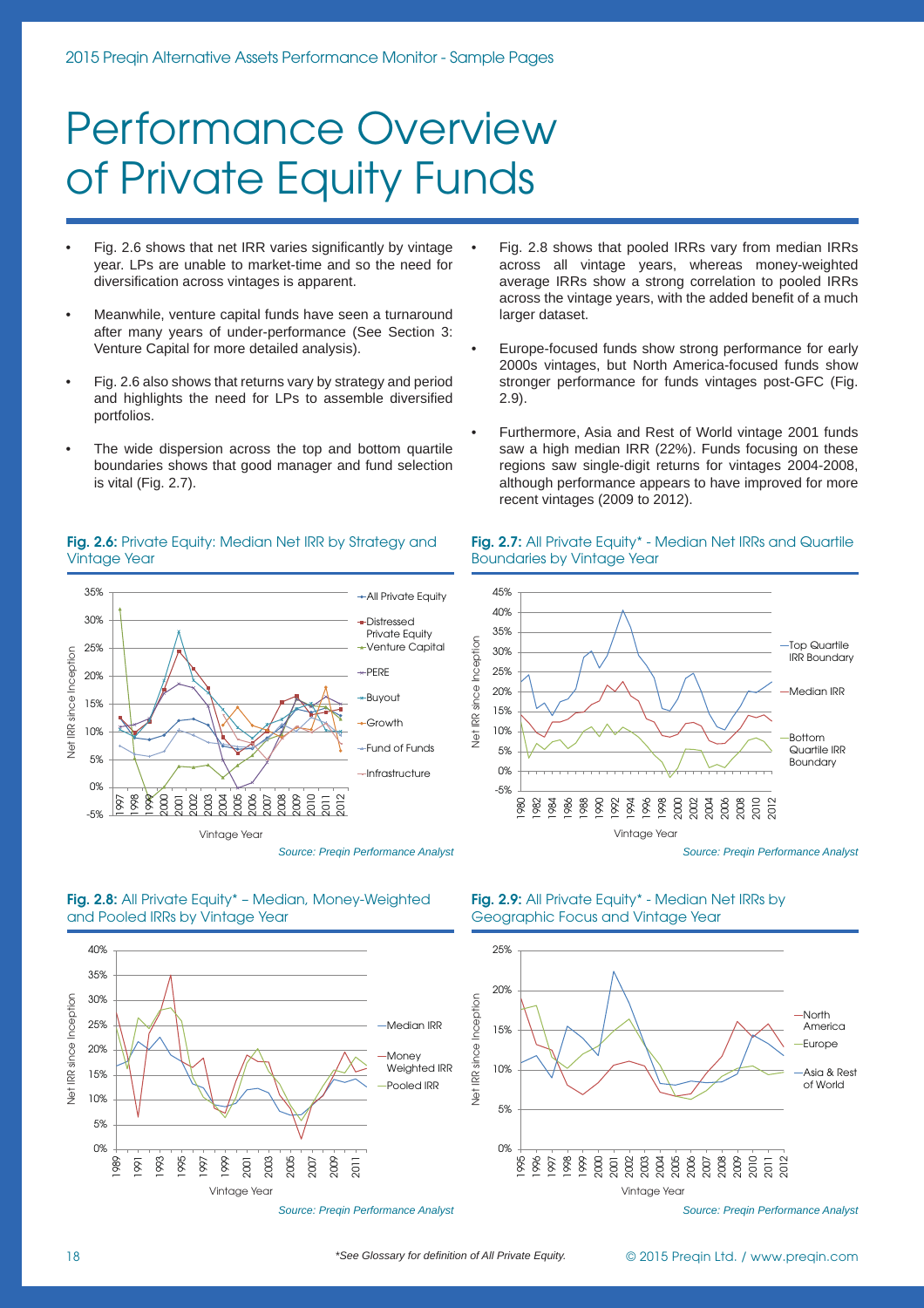- There is especially strong persistence of performance in the venture capital space (Fig. 3.5), with 69% of firms with a top quartile fund following that fund with a follow-on fund above the median. Conversely, only 31% of firms with a bottom quartile fund will follow that fund with a follow-on beating the median.
- The steady improvement of median IRRs since the 2006 vintage shows the turnaround in venture performance. The high standard deviations in performance (generally between 10% to 27% in each vintage year) shows how variable performance in venture funds tends to be, and the

**Fig. 3.5:** Venture Capital - Relationship between Predecessor and Successor Fund Quartiles

significant importance of manager selection during the due diligence process (Fig. 3.6).

- The KS PME measure shows venture funds delivering outperformance since the 2007 vintage year, lending further evidence to support the view that venture performance significantly improved (Fig. 3.7).
- Early stage funds have closely tracked the performance of all venture capital funds on average (Fig. 3.8).

### **Fig. 3.6:** Venture Capital - Risk/Return by Vintage Year



*Source: Preqin Performance Analyst*



#### **Fig. 3.7:** KS PME: Venture Capital - All Regions (As of 31 December 2014)



**Fig. 3.8:** Venture Capital - Median Net IRRs: Early Stage Funds vs. All Venture Capital Funds (Excluding Early Stage)



*Source: Preqin Performance Analyst*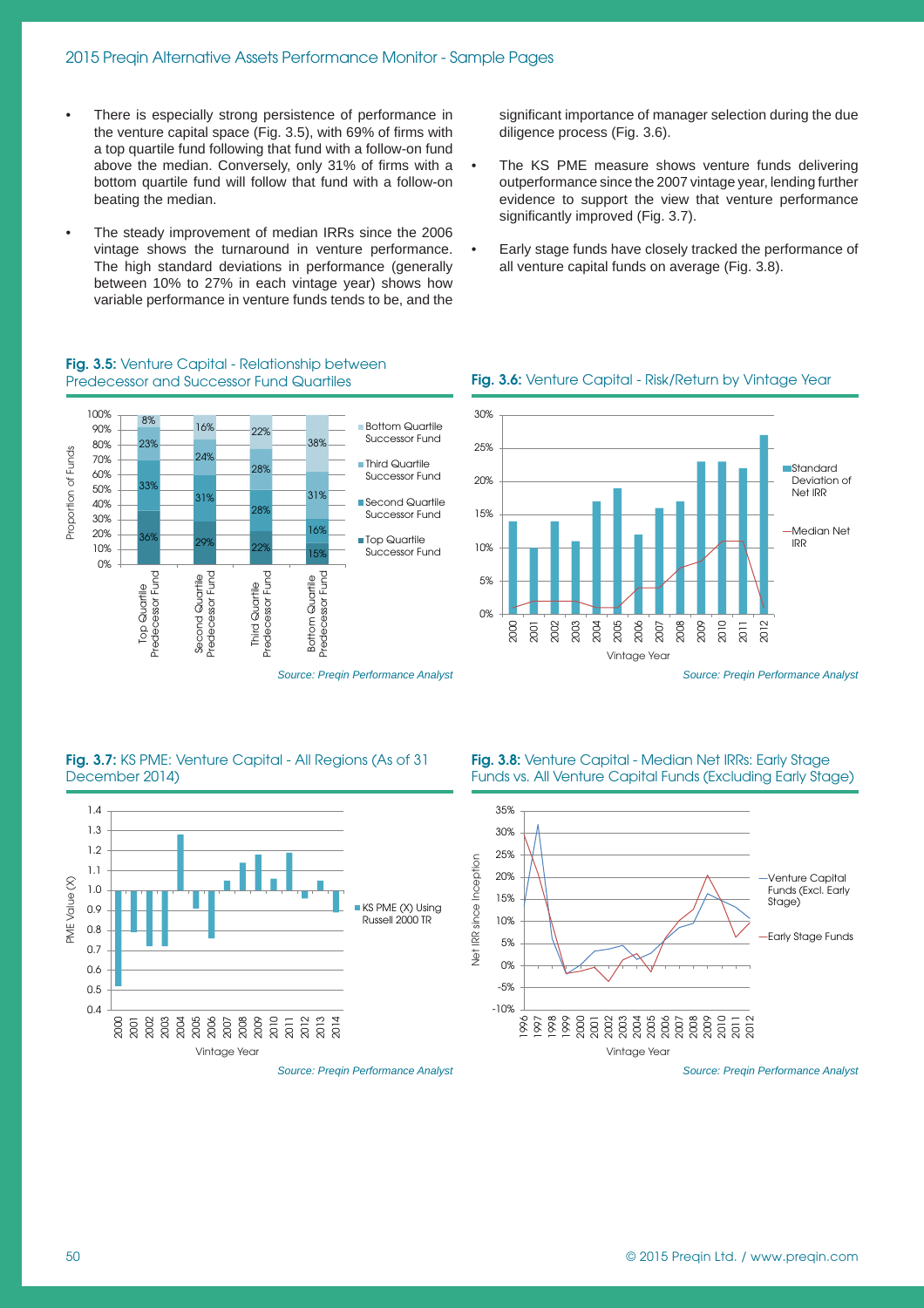## Performance Overview of Private Debt Funds

- As previously seen in Fig. 1.3 (page 10), distressed private equity funds have delivered excellent returns, with the strategy showing the best performance over the period 2000 – 2014 on the PrEQIn index.
- Median net IRRs across the various private debt strategies have also performed well, including the lower risk mezzanine strategy (Fig. 4.5).
- **Fig. 4.5:** Direct Lending, Distressed Debt and Mezzanine Median Net IRRs by Vintage Year



#### • Average and median IRRs for distressed debt funds have remained in the 10-14% range for most vintages since 2007, including the GFC period (Fig. 4.6).



#### **Fig. 4.6:** Distressed Debt - Average and Median Net IRRs by Vintage Year

### **Fig. 4.7:** Top 10 Overall Best Performing Private Debt\* Funds

| <b>Rank Fund</b> |                                            | <b>Firm</b>                             | Vintage | <b>Fund Size</b><br>(mn) | <b>Type</b>                      | <b>Geographic</b><br><b>Focus</b> | <b>Net IRR</b><br>(%) | <b>Date</b><br><b>Reported</b> |
|------------------|--------------------------------------------|-----------------------------------------|---------|--------------------------|----------------------------------|-----------------------------------|-----------------------|--------------------------------|
| 1                | <b>WLR Recovery Fund II</b>                | <b>WL Ross &amp; Co</b>                 | 2002    | 400 USD                  | <b>Distressed</b><br><b>Debt</b> | N. America                        | 78.8                  | 31-Dec-14                      |
| 2                | Venture Lending & Leasing I                | Western Technology<br>Investment        | 1994    | 95 USD                   | <b>Venture Debt</b>              | N. America                        | 63.3                  | 30-Jun-15                      |
| 3                | Resilience Fund I                          | <b>Resilience Capital Partners</b>      | 2002    | 26 USD                   | Special<br><b>Situations</b>     | N. America                        | 62.8                  | 31-Mar-14                      |
| 4                | <b>Atlantic Street Capital I</b>           | <b>Atlantic Street Capital</b>          | 2008    | 42 USD                   | Special<br><b>Situations</b>     | N. America                        | 61.6                  | 31-Mar-15                      |
| 5                | Venture Lending & Leasing II               | <b>Western Technology</b><br>Investment | 1997    | <b>220 USD</b>           | Venture Debt                     | N. America                        | 61.1                  | 30-Jun-15                      |
| 6                | <b>Clearwater Capital Partners I</b>       | <b>Clearwater Capital Partners</b>      | 2001    | 22 USD                   | Special<br><b>Situations</b>     | Asia                              | 57.0                  | 31-Mar-15                      |
| $\overline{7}$   | <b>KPS Special Situations Fund</b>         | <b>KPS Capital Partners</b>             | 2002    | 404 USD                  | Special<br><b>Situations</b>     | N. America                        | 56.3                  | 31-Dec-14                      |
| $\overline{7}$   | <b>Summit Subordinated Debt</b><br>Fund II | <b>Summit Partners</b>                  | 1997    | 330 USD                  | Mezzanine                        | N. America                        | 56.3                  | 31-Dec-14                      |
| 9                | <b>OCM Opportunities Fund IV-B</b>         | Oaktree Capital<br>Management           | 2002    | 1,505 USD                | <b>Distressed</b><br>Debt        | N. America                        | 44.9                  | 31-Dec-14                      |
| 10               | <b>Foothill Partners I</b>                 | Wells Fargo Capital Finance             | 1990    | <b>155 USD</b>           | <b>Distressed</b><br>Debt        | N. America                        | 44.8                  | 30-Jun-15                      |

*Source: Preqin Private Debt Online*

*\*See glossary for defi nition of Private Debt*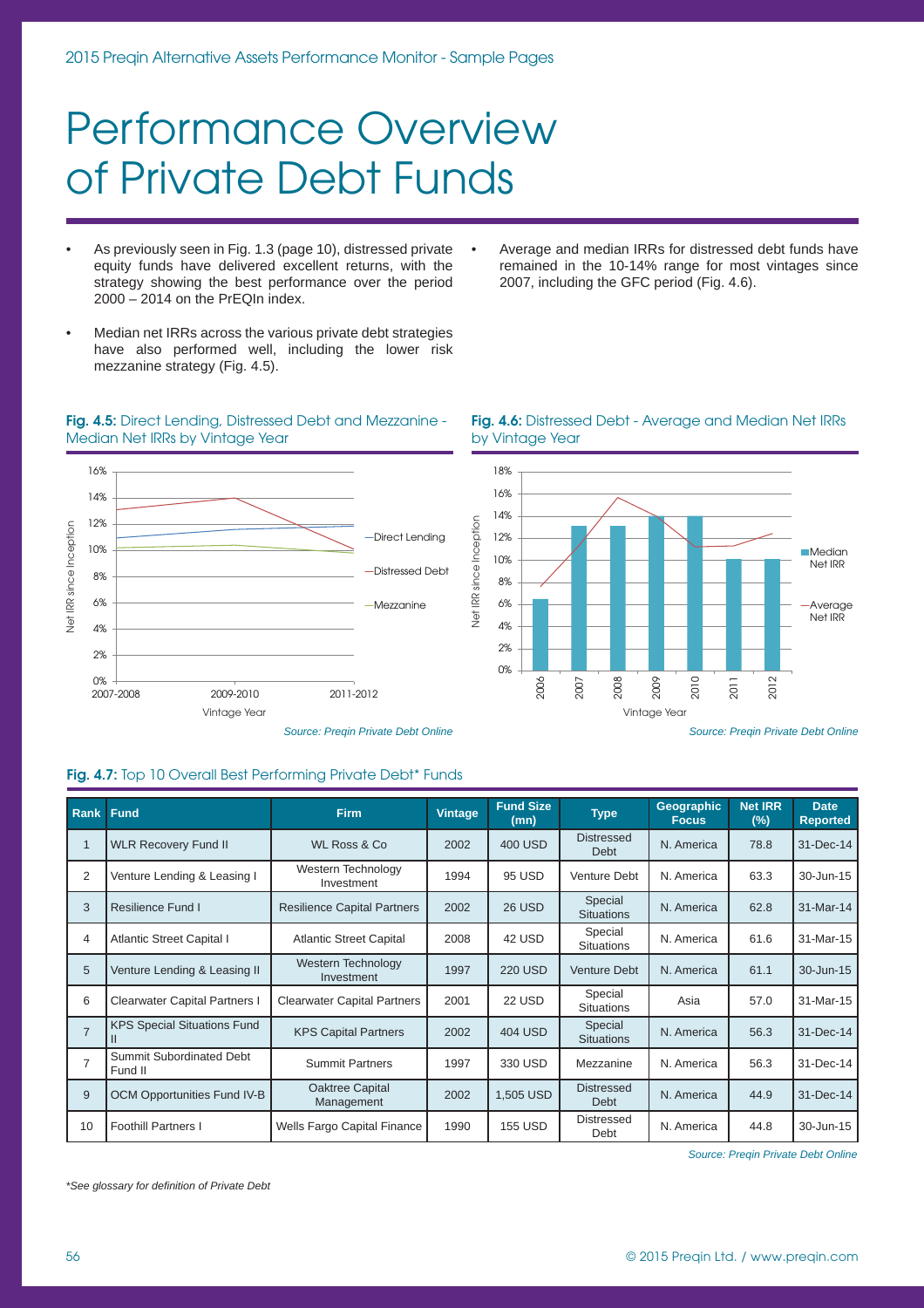## Real Estate Assets under Management

#### **Fig. 5.1:** Closed-End Private Real Estate - Assets under Management, 2000 - 2014



*Source: Preqin Real Estate Online*

#### **Fig. 5.2:** Closed-End Private Real Estate - Annual Capital Called-up, Distributed and Unrealized



*Source: Preqin Real Estate Online*



Vintage Year

#### **Fig. 5.3:** Closed-End Private Real Estate - Assets under Management by Vintage Year (As of December 2014)

#### 2012 2013 20<br>20

*Source: Preqin Real Estate Online*

**Fig. 5.4:** Closed-End Private Real Estate - Dry Powder by Strategy, December 2002 - July 2015



*Source: Preqin Real Estate Online*

### **Fig. 5.5:** 10 Largest Closed-End Private Real Estate Fund Managers by Estimated Dry Powder (As of July 2015)

| Firm                                   | Dry Powder (\$bn) | <b>Location</b> |
|----------------------------------------|-------------------|-----------------|
| <b>Blackstone Real Estate Advisors</b> | 23                | <b>US</b>       |
|                                        |                   |                 |
| Lone Star Funds                        | 18                | US              |
| <b>Global Logistic Properties</b>      | 9                 | Singapore       |
| AXA Real Estate Investment Managers    |                   | France          |
| <b>Starwood Capital Group</b>          | 6                 | <b>US</b>       |
| LaSalle Investment Management          | 4                 | US              |
| <b>Rockpoint Group</b>                 | 4                 | <b>US</b>       |
| ProLogis                               | 4                 | US              |
| Dexus Property Group                   | $\overline{2}$    | Australia       |
| Carlyle Group                          | 2                 | US              |

Source: Preqin Real Estate Online

2004 2005 2006 2007 2008 2009 2010  $\overline{R}$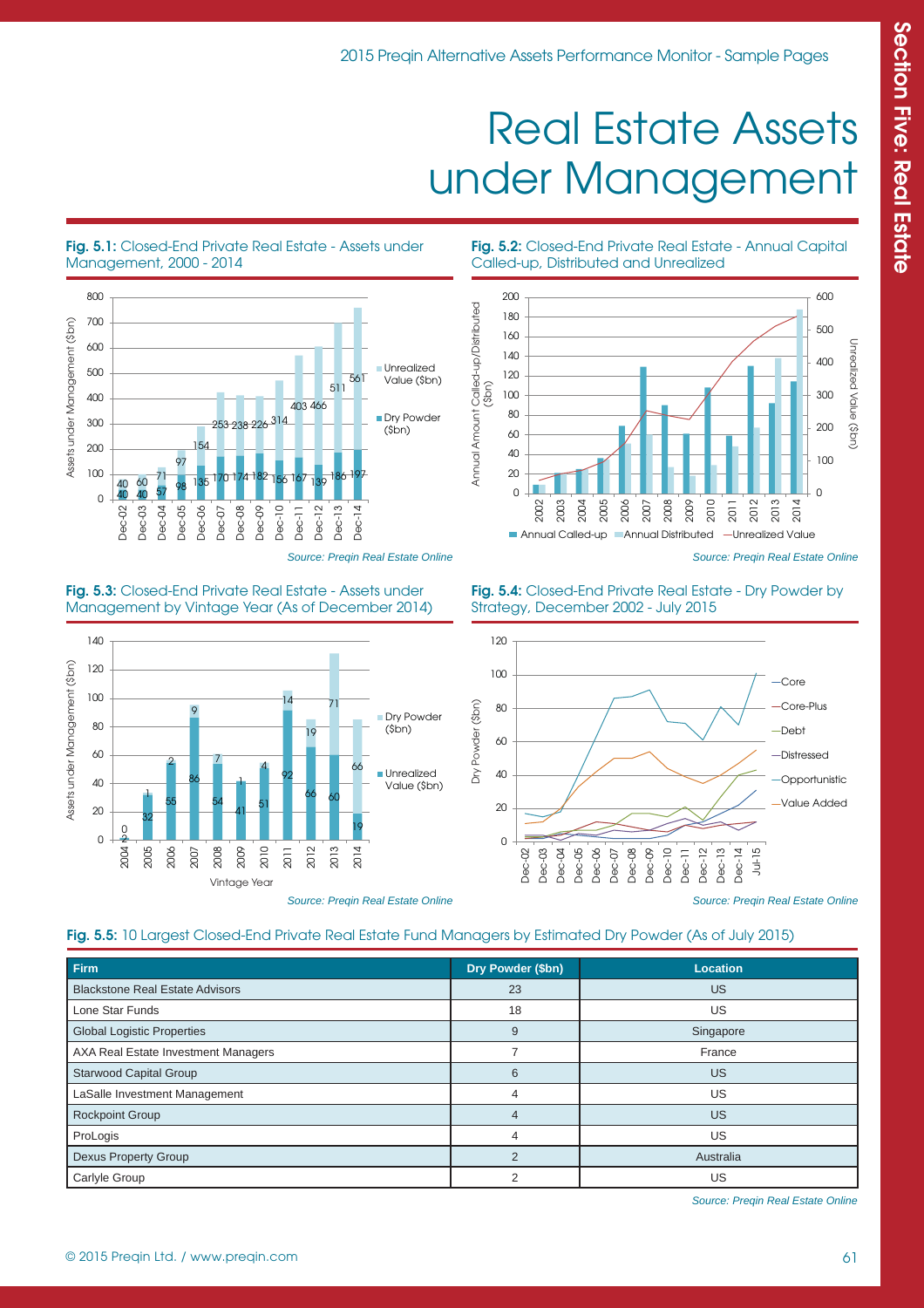| Rank           | <b>Fund</b>                                       | <b>Firm</b>                                             | <b>Vintage</b>                   | <b>Fund Size</b><br>(mn) | Geographic<br><b>Focus</b> | <b>Net IRR</b><br>(%) | <b>Date</b><br><b>Reported</b> |
|----------------|---------------------------------------------------|---------------------------------------------------------|----------------------------------|--------------------------|----------------------------|-----------------------|--------------------------------|
|                | Aravis Energy I                                   | Aravis                                                  | 2009                             | <b>47 EUR</b>            | Europe                     | 448.0                 | 31-Dec-14                      |
| 2              | EnCap Flatrock Midstream Fund I                   | EnCap Flatrock Midstream                                | 2009                             | 792 USD                  | N. America                 | 49.3                  | 31-Dec-14                      |
| 3              | <b>Harbert Power Fund IV</b>                      | Harbert Management<br>Corporation                       | 2010                             | 63 USD                   | N. America                 | 37.9                  | 31-Dec-14                      |
| $\overline{4}$ | <b>iCON Infrastructure Partners</b>               | iCON Infrastructure                                     | <b>231 EUR</b><br>2010<br>Europe |                          | 35.0                       | 31-Mar-15             |                                |
| 5              | <b>AIG Emerging Europe</b><br>Infrastructure Fund | <b>Mid Europa Partners</b><br>2000<br>550 USD<br>Europe |                                  | 34.0                     | 30-Jun-15                  |                       |                                |
| 6              | <b>Energy Spectrum Partners V</b>                 | <b>Energy Spectrum Capital</b>                          | 2007                             | 612 USD                  | N. America                 | 33.1                  | 31-Mar-15                      |
| $\overline{7}$ | <b>New Energy Capital</b>                         | <b>New Energy Capital</b>                               | 2005                             | 60 USD                   | N. America                 | 32.0                  | 30-Jun-15                      |
| 8              | Energy & Minerals Group Fund II                   | Energy & Minerals Group                                 | 2011                             | 2,247 USD                | N. America                 | 31.2                  | 31-Dec-14                      |
| $\mathbf{q}$   | Ashmore Colombia Infrastructure<br>Fund I         | Ashmore Investment<br>Management                        | 2010                             | <b>170 USD</b>           | Americas                   | 29.5                  | 30-Jun-14                      |
| 10             | Grain Infrastructure Fund                         | Grain Management                                        | 2011                             | 109 USD                  | N. America                 | 28.9                  | 31-Dec-14                      |

#### Fig. 6.7: Top 10 Overall Best Performing Unlisted Infrastructure Funds

*Source: Preqin Infrastructure Online*

#### Fig. 6.8: Most Consistent Performing Unlisted Infrastructure Fund Managers

| Firm                                  | <b>Firm Location</b> | <b>Overall No. of Funds</b><br>with a Quartile<br>Ranking | No. of Funds in<br><b>Top Quartile</b> | No. of Funds in<br><b>Second Quartile</b> | Average<br>Quartile<br><b>Ranking</b> |
|---------------------------------------|----------------------|-----------------------------------------------------------|----------------------------------------|-------------------------------------------|---------------------------------------|
| <b>Harbert Management Corporation</b> | US                   |                                                           |                                        |                                           | 1.75                                  |
| <b>Energy Spectrum Capital</b>        | US                   |                                                           |                                        |                                           | 1.83                                  |
| <b>ArcLight Capital Partners</b>      | US                   |                                                           |                                        |                                           | 2.00                                  |
| <b>InfraRed Capital Partners</b>      | UK                   |                                                           |                                        |                                           | 2.00                                  |
| Ares Management                       | US                   |                                                           |                                        |                                           | 2.00                                  |
| <b>Energy Capital Partners</b>        | US                   |                                                           |                                        |                                           | 2.00                                  |
| Ardian                                | France               |                                                           |                                        |                                           | 2.00                                  |

*Source: Preqin Infrastructure Online*

#### **Fig. 6.9:** Unlisted Infrastructure Funds to Watch (Vintage 2013-2015)

| <b>Fund</b>                                       | <b>Firm</b>                  | <b>Vintage</b> | <b>Fund Size</b><br>(mn) | <b>Geographic</b><br><b>Focus</b> | <b>Multiple</b><br>(X) | <b>Net IRR</b><br>(%) | <b>Date</b><br><b>Reported</b> |
|---------------------------------------------------|------------------------------|----------------|--------------------------|-----------------------------------|------------------------|-----------------------|--------------------------------|
| Japan Solar Fund                                  | Equis Funds Group            | 2014           | 720 USD                  | Asia                              | 1.93                   | n/m                   | 31-Mar-15                      |
| OFI Infra Multi-Select II                         | <b>SWEN Capital Partners</b> | 2013           |                          | Europe                            | 1.17                   | n/m                   | 31-Dec-14                      |
| Pantheon Global Infrastructure Fund II            | <b>Pantheon</b>              | 2013           | 291 USD                  | Europe                            | 1.16                   | n/m                   | 31-Dec-14                      |
| AMP Capital Global Infrastructure Debt<br>Fund II | <b>AMP Capital Investors</b> | 2013           | 1.100 USD                | Europe                            | 1.10                   | n/m                   | 31-Mar-14                      |
| Vantage GreenX Debt Fund                          | Vantage Risk Capital         | 2013           | 2.160 ZAR                | Africa                            | 1.09                   | n/m                   | 31-Mar-15                      |

*Source: Preqin Infrastructure Online*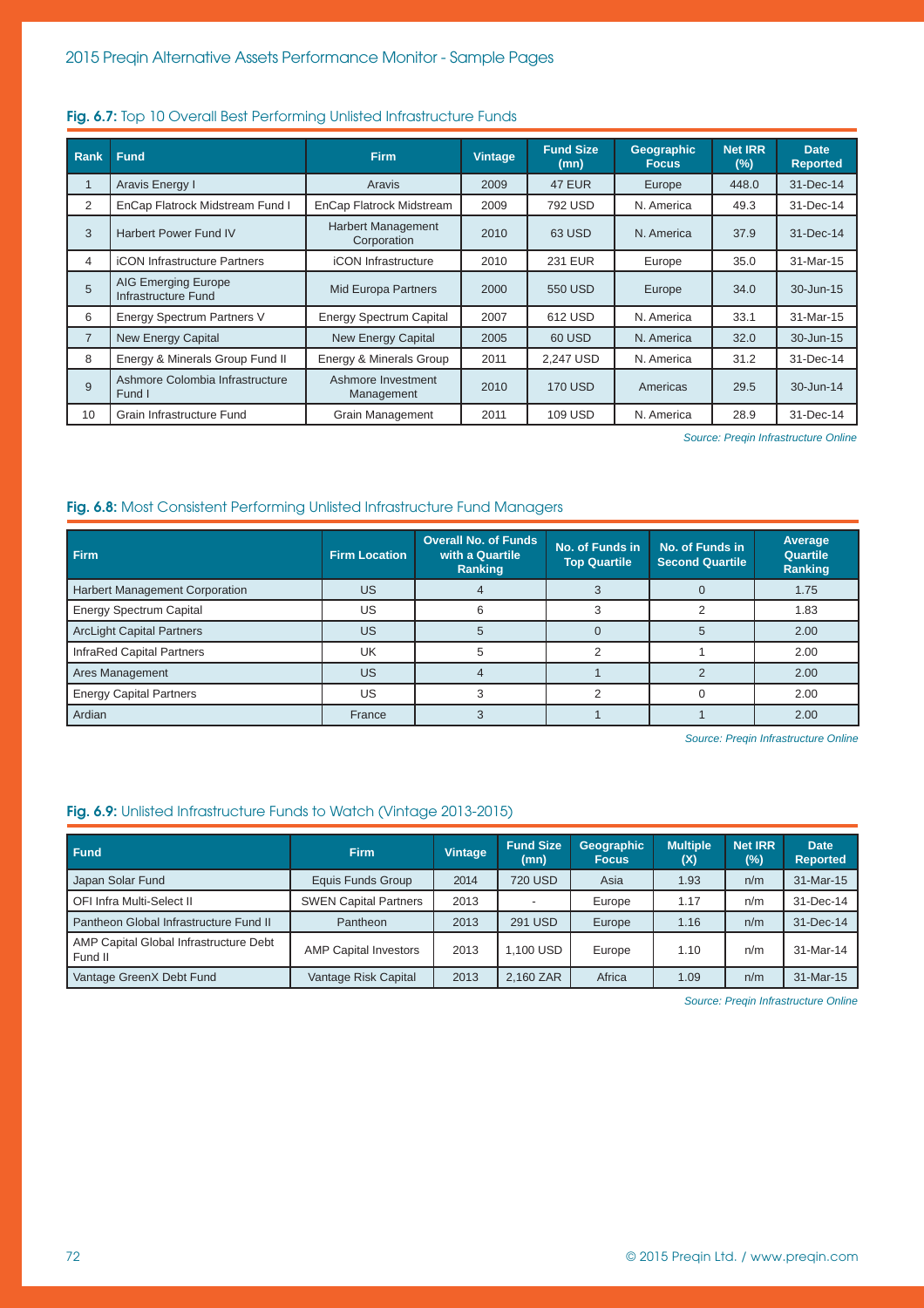## Performance Overview of Natural Resources Funds

- Fig. 7.1 shows that the natural resources asset class delivered very high median IRRs between vintages 1997 and 2004, driven by the commodities supercycle.
- Fund vintages since 2006 have seen lower and more volatile IRRs, driven in part by underlying commodities trends.
- Driven primarily by the strong outperformance of natural resources funds in the period to 2008, the PrEQIn Index for natural resources funds has largely outperformed the All Private Equity Index over the 2000 to 2014 period (Fig. 7.2).
- Fig. 7.3 shows the wide dispersion of fund IRRs within each vintage year and illustrates the variability of strategies that managers are pursuing. This in turn demonstrates importance of fund selection for LPs.
- Preqin has net-to-LP performance data for 194 natural resources funds.

#### **Fig 7.1:** Median Net IRRs by Vintage Year - Natural Resources vs. All Private Equity\*



Equity\* (Rebased to 100 as of 31 December 2000)

**Fig. 7.2:** PrEQIn Natural Resources Index vs. All Private



*Source: Preqin Performance Analyst*





**Fig. 7.4:** 10 Largest Natural Resources Fund Managers by

| <b>Firm</b>                         | Dry Powder (\$bn) | <b>Firm</b><br><b>Location</b> |
|-------------------------------------|-------------------|--------------------------------|
| <b>EnCap Investments</b>            | 9                 | US                             |
| <b>Natural Gas Partners</b>         | 6                 | US                             |
| <b>Blackstone Group</b>             | 5                 | US                             |
| <b>Riverstone Holdings LLC</b>      | 4                 | US                             |
| <b>Quantum Energy Partners</b>      | 4                 | US                             |
| <b>Warburg Pincus</b>               | 4                 | US                             |
| <b>First Reserve Corporation</b>    | 3                 | US                             |
| Ridgewood Energy                    | 3                 | US                             |
| <b>Carlyle Group</b>                | $\mathcal{P}$     | US                             |
| <b>TIAA-CREF Global Agriculture</b> |                   | US                             |

*Source: Preqin Performance Analyst*

Estimated Dry Powder (As of July 2015)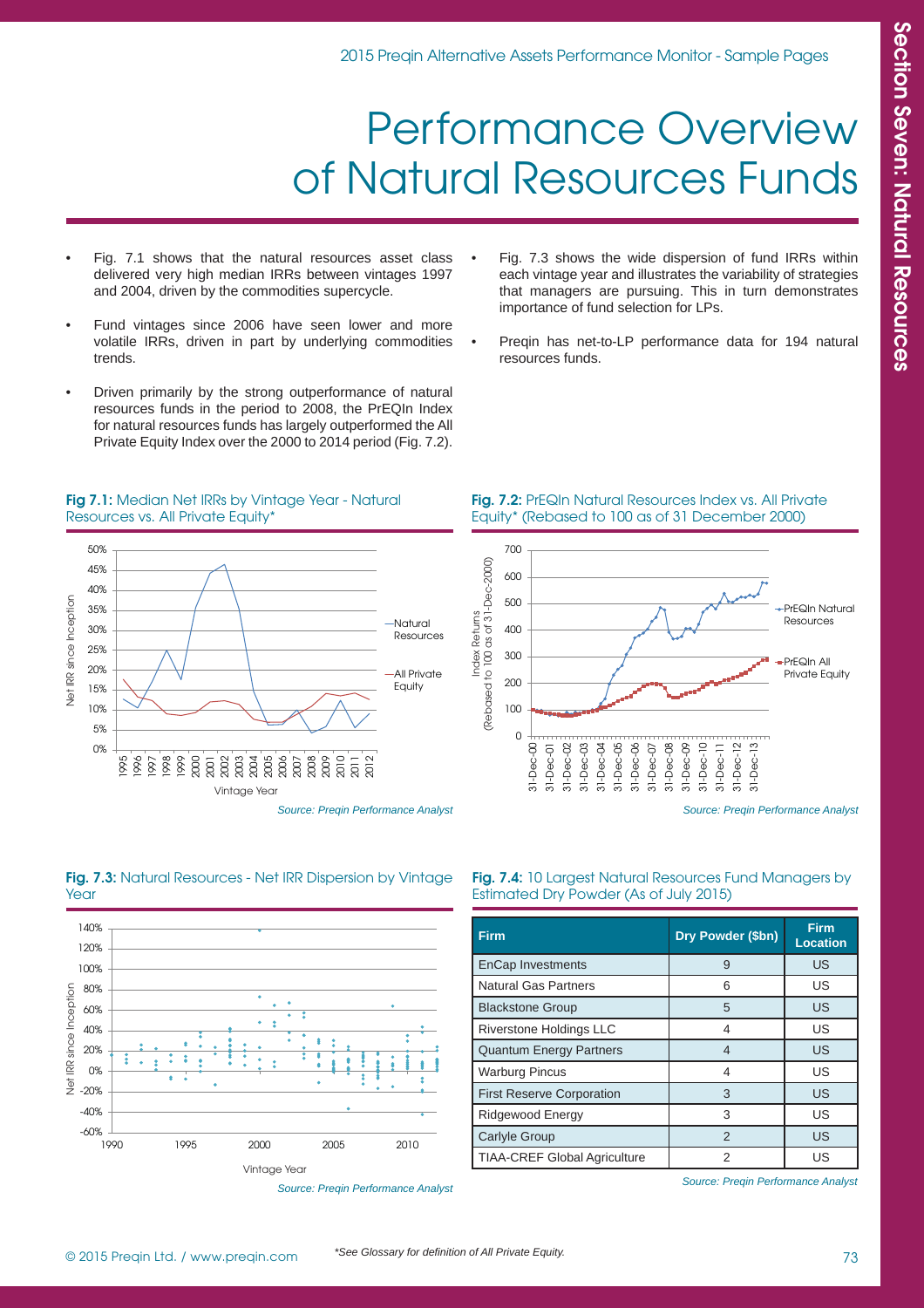## Equity Strategies Funds

#### **Highlights (As at June 2015)\*** 12% Number of funds in the 12-month 10% overall top 20 performing league 8% **12 Vet Returns** Net Returns table that employ a long/short equity 6% strategy component. 4% 2.20% 2% 1.45% 0% Equity strategies hedge funds targeting -2% Asia-Pacific emerge as the best Q2 2015 performing regional benchmark. Value-oriented funds are the largest contributors to the Equity Strategies benchmark over the past 12 months.

#### **Fig. 8.43:** Performance of Equity Strategies Funds vs. All Hedge Funds (As at June 2015)\*



*Source: Preqin Hedge Fund Analyst*

### **Fig. 8.44:** Top Performing Equity Strategies Funds in the Last 12 Months (As at June 2015)\*

| Rank           | <b>Fund</b>                                                   | <b>Core Strategies</b><br><b>Manager</b>          |                                       | 12-Month Net<br>Return (%) |
|----------------|---------------------------------------------------------------|---------------------------------------------------|---------------------------------------|----------------------------|
| 1              | Daman Fifth Fund                                              | Daman Investments                                 | Long Bias, Value-Oriented             | 128.01                     |
| 2              | Avant Capital Eagle Fund - Class B                            | Avant Capital Management (HK)                     | Long/Short Equity, Special Situations | 114.46                     |
| 3              | <b>UG Hidden Dragon Special</b><br>Opportunity Fund - Class A | <b>UG Investment Advisers</b>                     | Long/Short Equity, Value-Oriented     |                            |
| 4              | Greenwoods China Alpha Master<br>Fund                         | Greenwoods Asset Management<br>Long/Short Equity  |                                       | 96.69                      |
| 5              | <b>SMC China New Market Fund</b>                              | <b>Red Gate Asset Management</b><br>Long Bias     |                                       | 93.86                      |
| 6              | SMC China Opportunity Fund I                                  | Red Gate Asset Management                         | Long/Short Equity                     | 88.99                      |
| $\overline{7}$ | Golden China Master Fund                                      | Greenwoods Asset Management                       | Long/Short Equity                     | 77.39                      |
| 8              | Springs China Opportunities Fund<br>(US Feeder) - Class A     | Springs Capital                                   | Long/Short Equity                     | 76.52                      |
| 9              | Rhenman Healthcare Equity Long<br>Short Fund - IC3 EUR        | <b>Rhenman &amp; Partners Asset</b><br>Management | Long/Short Equity                     |                            |
| 10             | ValueQuest India Moat Fund                                    | <b>ValueQuest Capital</b>                         | Long Bias                             | 63.68                      |

*Source: Preqin Hedge Fund Analyst*

### **Fig. 8.45:** Equities Strategies Funds to Watch (As at June 2015)<sup>\*\*</sup>

| <b>Fund</b>                                  | <b>Manager</b>                       | <b>Core Strategy</b> | 12-Month Net Return (%) |  |
|----------------------------------------------|--------------------------------------|----------------------|-------------------------|--|
| <b>Brilliant Partners Fund LP</b>            | <b>Brilliance Capital Management</b> | Long/Short Equity    | 59.28                   |  |
| <b>GH China Century Fund</b><br>LyGH Capital |                                      | Long/Short Equity    | 49.62                   |  |
| Redwood Alpha Fund                           | <b>Integritas Capital Management</b> | Long Bias            | 38.69                   |  |

*Source: Preqin Hedge Fund Analyst*

*\*Please note, all performance information includes preliminary data for June 2015 based upon returns reported to Preqin in early July 2015. Although stated trends and comparisons are not expected to alter signifi cantly, fi nal benchmark values are subject to change.*

*\*\*Managers established after 2012 with funds with inception after 1 January 2012 with at least a year's track record. Please see Chapter 1 for methodology (page 9).*